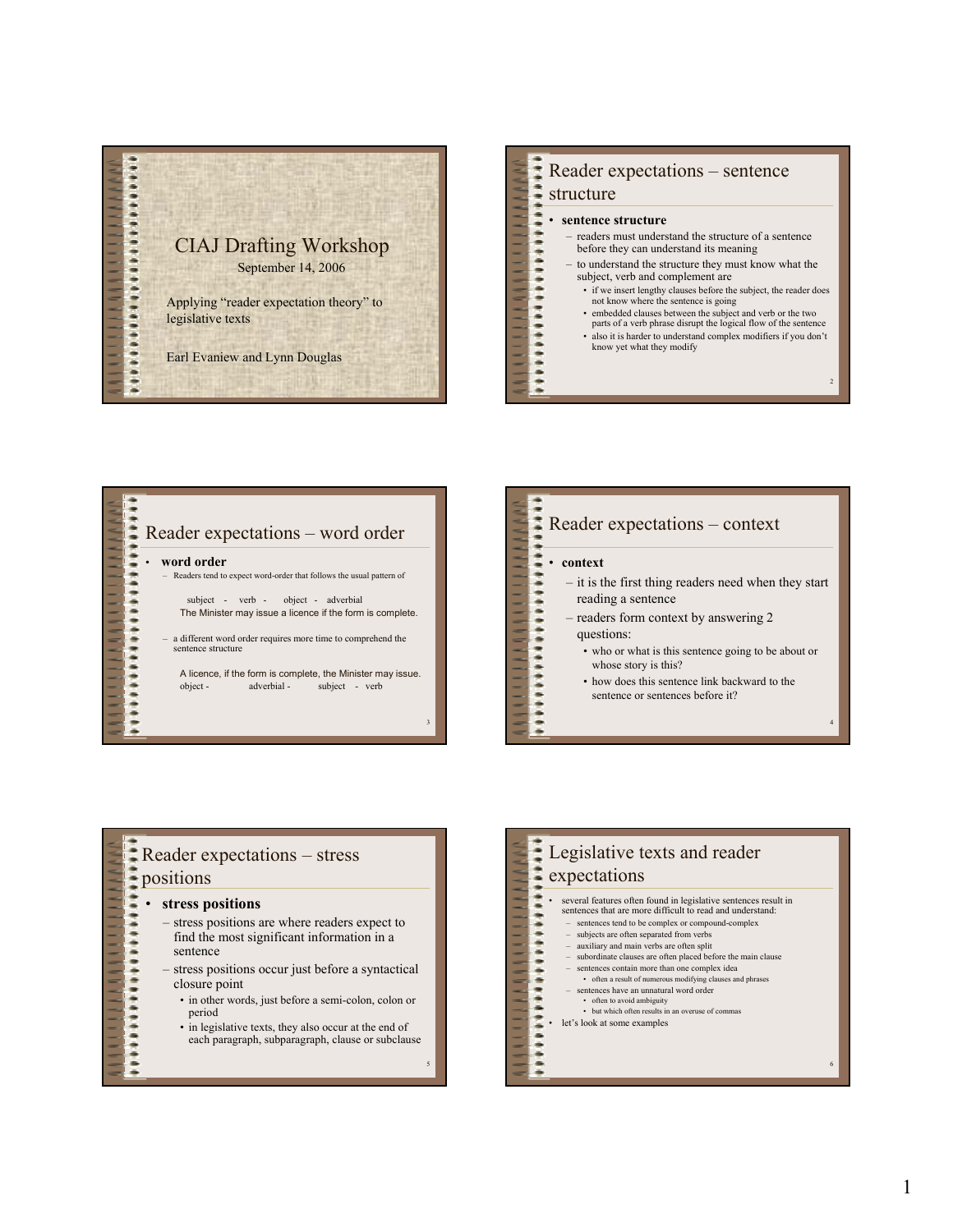# \*\*\*\*\*\*\*\*\*\*\*\*\*\*\*\*\*\*\*\*\* Example 1

 $\ddot{\phantom{a}}$ 

.  $\ddot{\bullet}$ 

7 (1) Except where livestock is accompanied with a livestock permit or horse permit issued in accordance with this Act and the regulations or, where a domestic cervid has just been imported into, or is about to be exported from, the province, with a permit under section 58 or 59, as the case may be, of the Wildlife Act, no livestock may be transported or driven within the province unless the livestock is accompanied with a livestock manifest completed in accordance with the regulations.

# **海南海海南省海南省南省海南省南省省南省省南省南省市** What makes this sentence difficult to read and understand?

- 2 qualifying clauses at the start of the sentence
- 7 commas
- main subject and verb not found until 7<sup>th</sup> and 8<sup>th</sup> lines of text

8

### \*\*\*\*\*\*\*\*\*\*\*\*\*\*\*\* One alternative to example 1 (1) Subject to subsection (2), no livestock may be transported or driven within the province unless the livestock is accompanied with a livestock manifest completed in accordance with the regulations. • (2) Subsection (1) does not apply to (a) livestock that is accompanied with a livestock permit or horse **PERSON** permit issued in accordance with this Act and the regulations, or

• (b) a domestic cervid that has just been imported into, or is about to be exported from, the province, with a permit under section 58 or 59 of the Wildlife Act.

9





|  | What makes this sentence difficult<br>to read and understand?                                                                                                                                                                                                                                                                                        |    |
|--|------------------------------------------------------------------------------------------------------------------------------------------------------------------------------------------------------------------------------------------------------------------------------------------------------------------------------------------------------|----|
|  | a long qualifying clause at the start of the<br>sentence that does not give the context readers<br>expect<br>a different subject and action in each of the<br>independent clauses<br>the primary and auxiliary verbs in the first<br>independent clause are separated by a<br>subordinate phrase<br>important information is not at stress positions |    |
|  |                                                                                                                                                                                                                                                                                                                                                      | 12 |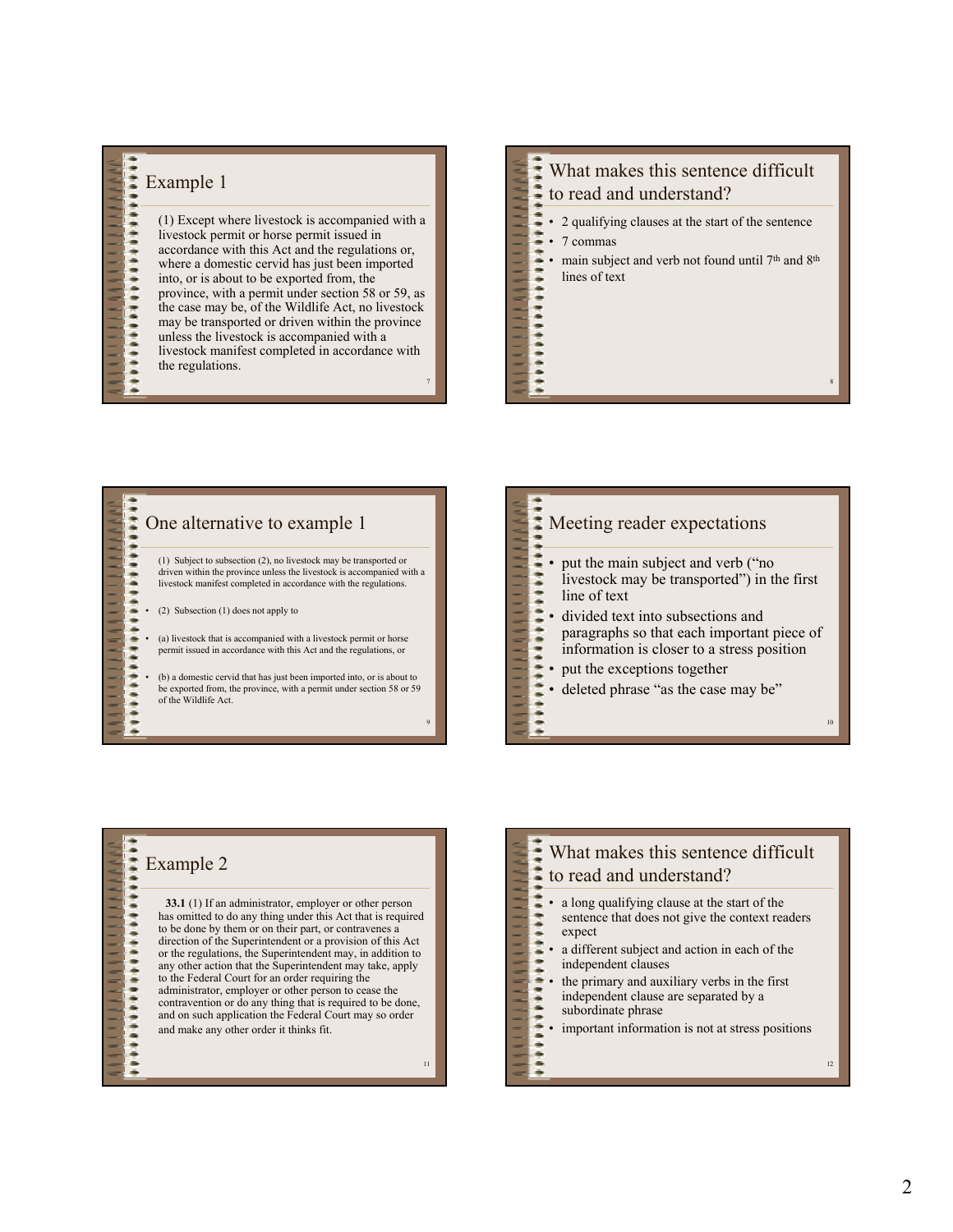

### One alternative to example 2

**33.1** (1) The Superintendent may apply to the Federal Court for an order requiring an administrator, employer or other person to cease any contravention of the Act, the regulations or a direction of the Superintendent or to do any thing that is required to be done under the Act by them or on their part. The Superintendent may make an application in addition to any other action that the Superintendent may take.

(2) The Federal Court may make the order and any other order it thinks fit.

13

 $111111$ 

 $\frac{1}{2}$ 

----------

15

# ,,,,,,,,,,, Meeting reader expectations

- removed the "if" clause not necessary for context
- put the subject ("whose story is it"), verb and object near the beginning of the sentence and near each other.
- put the subordinate clause as a separate sentence to give it its own stress position
- broke out the new subject, the Federal Court into its own subsection – so stress position for the Superintendent's application does not get lost in subsection (1)

14

# \*\*\*\*\*\*\*\*\*\*\*\*\*\*\*\*\*\*\*\*\*\*\*\*\*\*\* Example 3

(1) No resolution, bylaw, proceeding or action of any kind of an inter-municipal library board may be held invalid or set aside for the reason that the election to the council of a municipality that is a party to the inter-municipal agreement respecting that board of a person who acted as a member of the board has been judged invalid.

### \*\*\*\*\*\*\*\*\*\*\*\*\*\*\*\*\*\*\*\*\*\*\*\*\*\*\* What makes this sentence difficult to read and understand? • subject of subordinate clause ("election") separated from its verb ("judged invalid") by 3 lines of text modifier ("of a person") separated from the noun it modifies ("election") 16

### \*\*\*\*\*\*\*\*\*\*\*\*\*\*\*\*\*\*\*\*\* One alternative to example 3 (1) No resolution, bylaw, proceeding or action of an intermunicipal library board may be held invalid or set aside only for the reason that • (a) the election of a person to the council of a municipality that is a party to the inter-municipal agreement respecting that board has been judged invalid, and (b) the person referred to in clause (a) acted as a member of that board. ..... 17

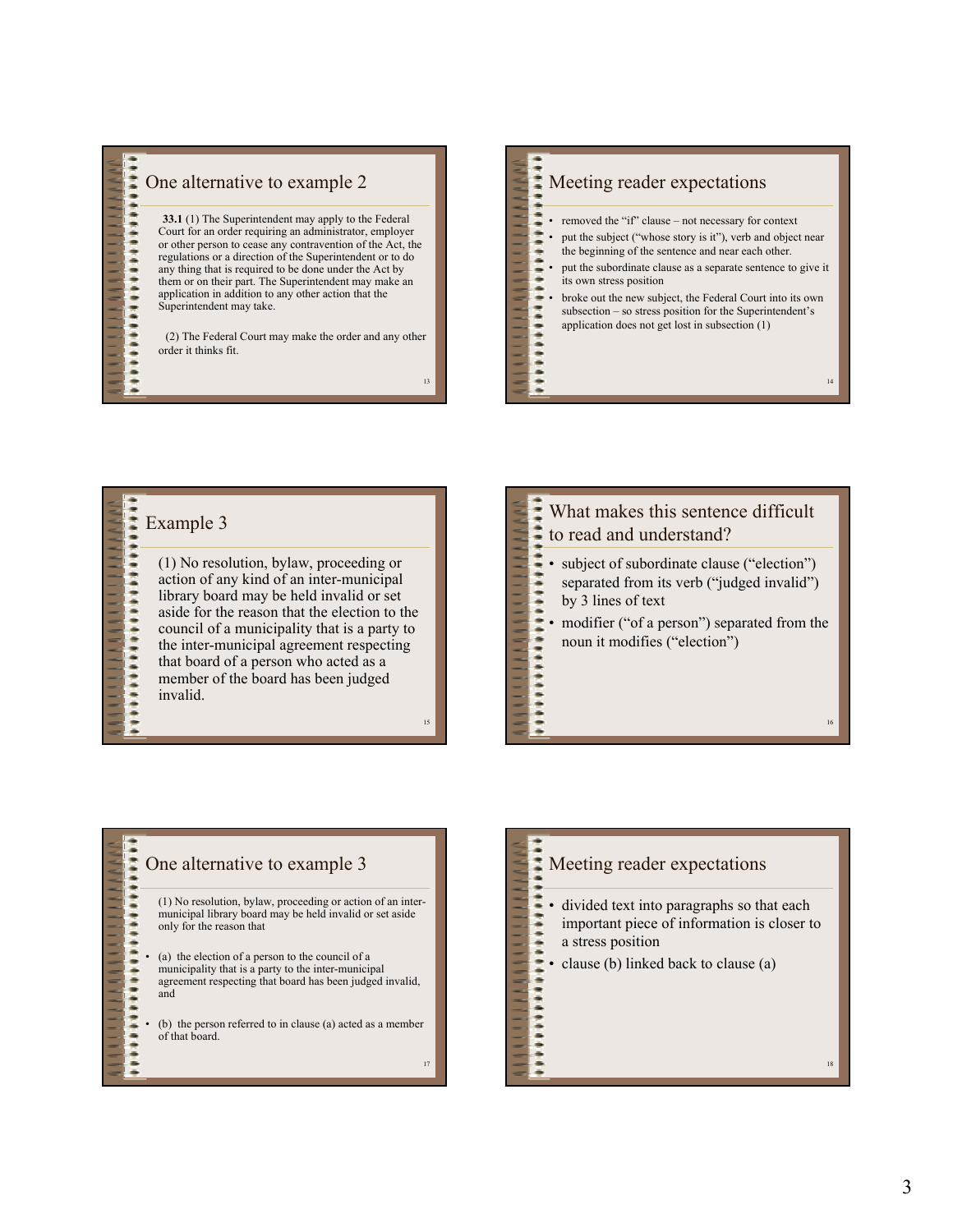# \*\*\*\*\*\*\*\*\*\*\*\*\*\*\*\*\*\*\*\*\*\*\*\* Example 4

 $\ddot{\phantom{a}}$ 

**13.** (2) Unless the court orders otherwise, the trustee shall, after being discharged, send to the latest known address of the debtor, bankrupt or officer of the bankrupt corporation, a written notice, unless there is a written waiver giving up the right to be notified, that they or their representative may, within the 30 days following the sending of the notice, take back any of the debtor's or bankrupt's books, records and documents to which subsection (1) does not apply.

19

 $\frac{1}{2}$ 

-------------

21

23

## \*\*\*\*\*\*\*\*\*\*\*\* What makes this sentence difficult to read and understand?

- a good example of breaking up the main elements of the sentence with modifying phrases and clauses
	- "unless the court orders otherwise" before the subject
		- "after being discharged" between the auxiliary and main verb
	- "unless there is a written waiver" in the middle of the complement
	- "within 30 days following the sending of the notice" between the auxiliary and main verb in the complement

20

22

#### \*\*\*\*\*\*\*\*\*\*\*\*\*\*\*\*\*\*\*\*\*\*\*\*\*\* One alternative to example 4 **13.** (2) After being discharged, the trustee shall send a written notice to the debtor, bankrupt or officer of the bankrupt corporation informing them that they or their representative may take back any of the debtor's or bankrupt's books, records and documents to which subsection (1) does not apply within the 30 days following the sending of the notice. (3) However, the notice is not required to be sent if the court orders otherwise or there is a written waiver giving up the right to be notified. (4) The notice shall be sent to the latest known address of the debtor, bankrupt or officer of the bankrupt.

### \*\*\*\*\*\*\*\*\*\*\*\*\*\*\*\*\*\*\*\*\*\*\*\* Meeting reader expectations • avoided separating the subject, verb and complement with modifying clauses • put the exceptions together • broke the text into subsections so that each important piece of information is closer to a stress position

# \*\*\*\*\*\*\*\*\*\*\*\*\*\*\*\*\*\*\*\*\* Example 5

.....

(1) For the purposes of conducting a practice visit, any or all of the members of the competence committee may, in order to ensure that continuing competence requirements are met, at any reasonable time and on having given notice, enter and inspect any place where the regulated member provides professional services.

What makes this sentened:<br>to read and understand? What makes this sentence difficult  $\frac{1}{2}$ • sentence begins with a modifying phrase \*\*\*\*\*\*\*\*\*\*\*\*\*\*\*\*\*\*\* auxiliary verb ("may") and main verbs ("enter and inspect") separated by 3 phrases 24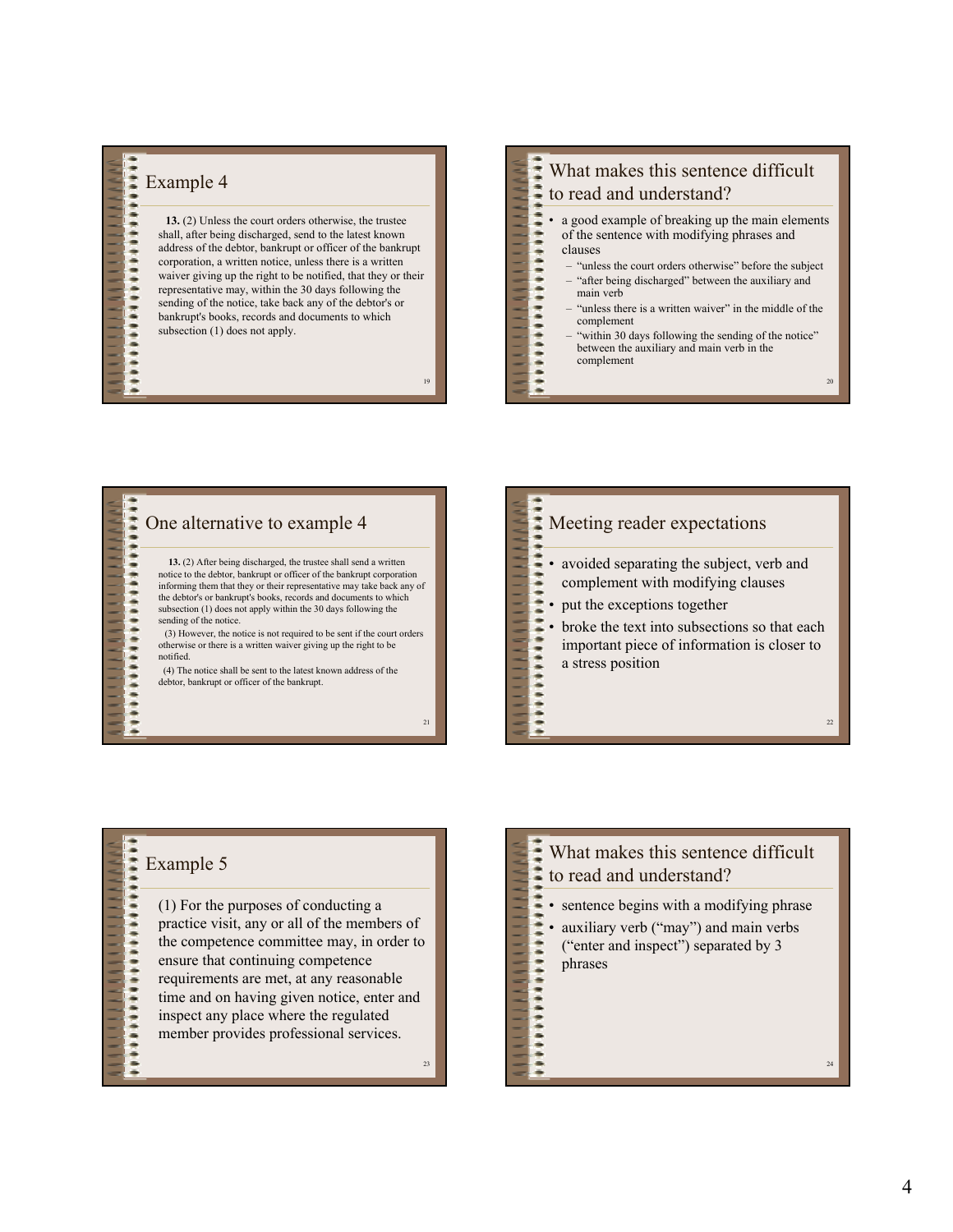

member.  $\frac{26}{25}$ 

# ,,,,,,,,,,, Meeting reader expectations

- divided text into 2 subsections so that each important piece of information is closer to a stress position
- auxiliary verb ("may") and main verbs ("enter and inspect") separated by only one phrase

# \*\*\*\*\*\*\*\*\*\*\*\*\*\*\*\*\*\*\*\*\* Example 6

 $-$ 

**19.** Where a person who handles, offers for transport or transports dangerous goods destined for Canada, or for any place outside Canada through Canada, is not resident in Canada or has their chief place of business or head office in a place outside Canada, that person, if required by the regulations to do so, shall file with the Minister the name of a person who resides in Canada or has their chief place of business or head office in Canada and who is willing to act as an agent, together with proof of such willingness, and on such filing that person is deemed to be the person handling, offering for transport or transporting for the purposes of this Act.

25

27

## What makes this sentence difficult \*\*\*\*\*\*\*\*\*\*\*\*\*\*\*\*\*\*\*\*\*\*\* to read and understand? • a lot of ideas crammed into one sentence • good example of important information getting lost in the detail because it is not close to a stress position 28